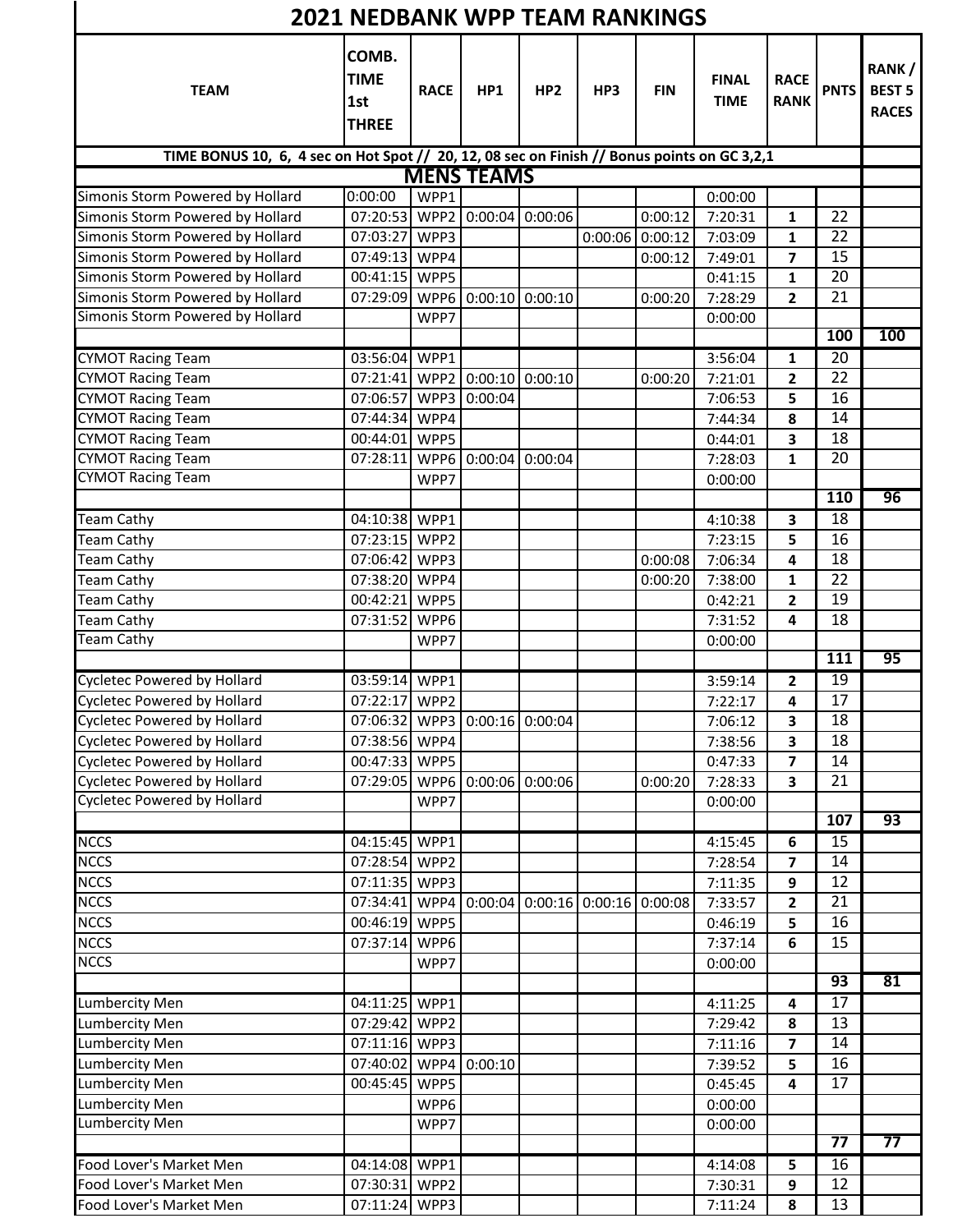| Food Lover's Market Men | 07:44:19 WPP4 |      |         |                   |                   |         | 7:44:19 | 6              | 15              |    |
|-------------------------|---------------|------|---------|-------------------|-------------------|---------|---------|----------------|-----------------|----|
| Food Lover's Market Men | 00:46:38 WPP5 |      |         |                   |                   |         | 0:46:38 | 6              | 15              |    |
| Food Lover's Market Men | 07:37:13      | WPP6 |         |                   |                   |         | 7:37:13 | 5              | 16              |    |
| Food Lover's Market Men |               | WPP7 |         |                   |                   |         | 0:00:00 |                |                 |    |
|                         |               |      |         |                   |                   |         |         |                | 87              | 75 |
|                         |               |      |         |                   |                   |         |         |                |                 |    |
|                         |               |      |         |                   |                   |         |         |                |                 |    |
|                         |               |      |         |                   |                   |         |         |                |                 |    |
| RMB Elite Team          | 04:26:24      | WPP1 |         |                   |                   |         | 4:26:24 | $\overline{ }$ | 14              |    |
| RMB Elite Team          | 07:23:19      | WPP2 |         |                   |                   |         | 7:23:19 | 6              | 15              |    |
| <b>RMB Elite Team</b>   | 07:11:05 WPP3 |      |         | 0:00:06           | 0:00:04           |         | 7:10:55 | 6              | 15              |    |
| <b>RMB Elite Team</b>   | 07:40:01 WPP4 |      | 0:00:06 |                   | 0:00:04           |         | 7:39:51 | 4              | 17              |    |
| <b>RMB Elite Team</b>   | 00:48:28      | WPP5 |         |                   |                   |         | 0:48:28 | 13             | 8               |    |
| <b>RMB Elite Team</b>   | 08:14:26      | WPP6 |         |                   |                   |         | 8:14:26 | 7              | 14              |    |
| RMB Elite Team          |               | WPP7 |         |                   |                   |         | 0:00:00 |                |                 |    |
|                         |               |      |         |                   |                   |         |         |                | 83              | 75 |
| Lumber City Pink        | 04:41:15      | WPP1 |         |                   |                   |         | 4:41:15 | 8              | $\overline{13}$ |    |
| Lumber City Pink        | 07:58:39      | WPP2 |         |                   |                   |         | 7:58:39 | 10             | 11              |    |
| Lumber City Pink        | 08:00:51      | WPP3 |         |                   |                   |         | 8:00:51 | 11             | 10              |    |
| Lumber City Pink        | 08:07:31      | WPP4 |         |                   |                   |         | 8:07:31 | 9              | 12              |    |
| Lumber City Pink        | 00:50:42      | WPP5 |         |                   |                   |         | 0:50:42 | 12             | 9               |    |
| Lumber City Pink        |               | WPP6 |         |                   |                   |         | 0:00:00 |                |                 |    |
| <b>Lumber City Pink</b> |               | WPP7 |         |                   |                   |         | 0:00:00 |                |                 |    |
|                         |               |      |         |                   |                   |         |         |                | 55              | 55 |
|                         |               |      |         |                   |                   |         |         |                |                 |    |
|                         |               |      |         |                   |                   |         |         |                |                 |    |
| Legacy of Love          | 04:53:02      | WPP1 |         |                   |                   |         | 4:53:02 | 9              | $\overline{12}$ |    |
| Legacy of Love          | 07:58:46 WPP2 |      |         |                   |                   |         | 7:58:46 | 11             | 10              |    |
| Legacy of Love          | 07:53:11      | WPP3 |         |                   |                   |         | 7:53:11 | 10             | 11              |    |
| Legacy of Love          | 0:00:00       | WPP4 |         |                   |                   |         | 0:00:00 |                | $\mathbf 0$     |    |
| Legacy of Love          | 00:51:55      | WPP5 |         |                   |                   |         | 0:51:55 | 11             | 10              |    |
| Legacy of Love          |               | WPP6 |         |                   |                   |         | 0:00:00 |                |                 |    |
| Legacy of Love          |               | WPP7 |         |                   |                   |         | 0:00:00 |                |                 |    |
|                         |               |      |         |                   |                   |         |         |                | 43              | 43 |
| <b>MBM</b>              | 00:00:00 WPP1 |      |         |                   |                   |         | 0:00:00 |                |                 |    |
| <b>MBM</b>              | 07:21:42      | WPP2 |         | $0:00:06$ 0:00:04 |                   | 0:00:08 | 7:21:24 | 3              | 19              |    |
| <b>MBM</b>              | 07:06:33      | WPP3 |         |                   | $0:00:10$ 0:00:10 | 0:00:20 | 7:05:53 | $\mathbf{2}$   | 22              |    |
| <b>MBM</b>              | 0:00:00       | WPP4 |         |                   |                   |         | 0:00:00 |                |                 |    |
| <b>MBM</b>              |               | WPP5 |         |                   |                   |         | 0:00:00 |                | $\mathbf 0$     |    |
| <b>MBM</b>              |               | WPP6 |         |                   |                   |         | 0:00:00 |                |                 |    |
| <b>MBM</b>              |               | WPP7 |         |                   |                   |         | 0:00:00 |                |                 |    |
|                         |               |      |         |                   |                   |         |         |                | 41              | 41 |
|                         |               |      |         |                   |                   |         |         |                |                 |    |
| PAY Marathon Sugar      | 00:00:00      | WPP1 |         |                   |                   |         | 0:00:00 |                | $\mathbf 0$     |    |
| PAY Marathon Sugar      | 08:50:21      | WPP2 |         |                   |                   |         | 8:50:21 | 12             | $\overline{9}$  |    |
| PAY Marathon Sugar      | 08:26:37      | WPP3 |         |                   |                   |         | 8:26:37 | 12             | 9               |    |
| PAY Marathon Sugar      | 08:39:37      | WPP4 |         | 0:00:04           |                   |         | 8:39:33 | 10             | 11              |    |
| PAY Marathon Sugar      | 00:53:00      | WPP5 |         |                   |                   |         | 0:53:00 | 10             | 11              |    |
| PAY Marathon Sugar      | 09:02:04      | WPP6 |         |                   |                   |         | 9:02:04 | 8              | 13              |    |
| PAY Marathon Sugar      |               | WPP7 |         |                   |                   |         | 0:00:00 |                |                 |    |
|                         |               |      |         |                   |                   |         |         |                | 53              | 53 |
|                         |               |      |         |                   |                   |         |         |                |                 |    |